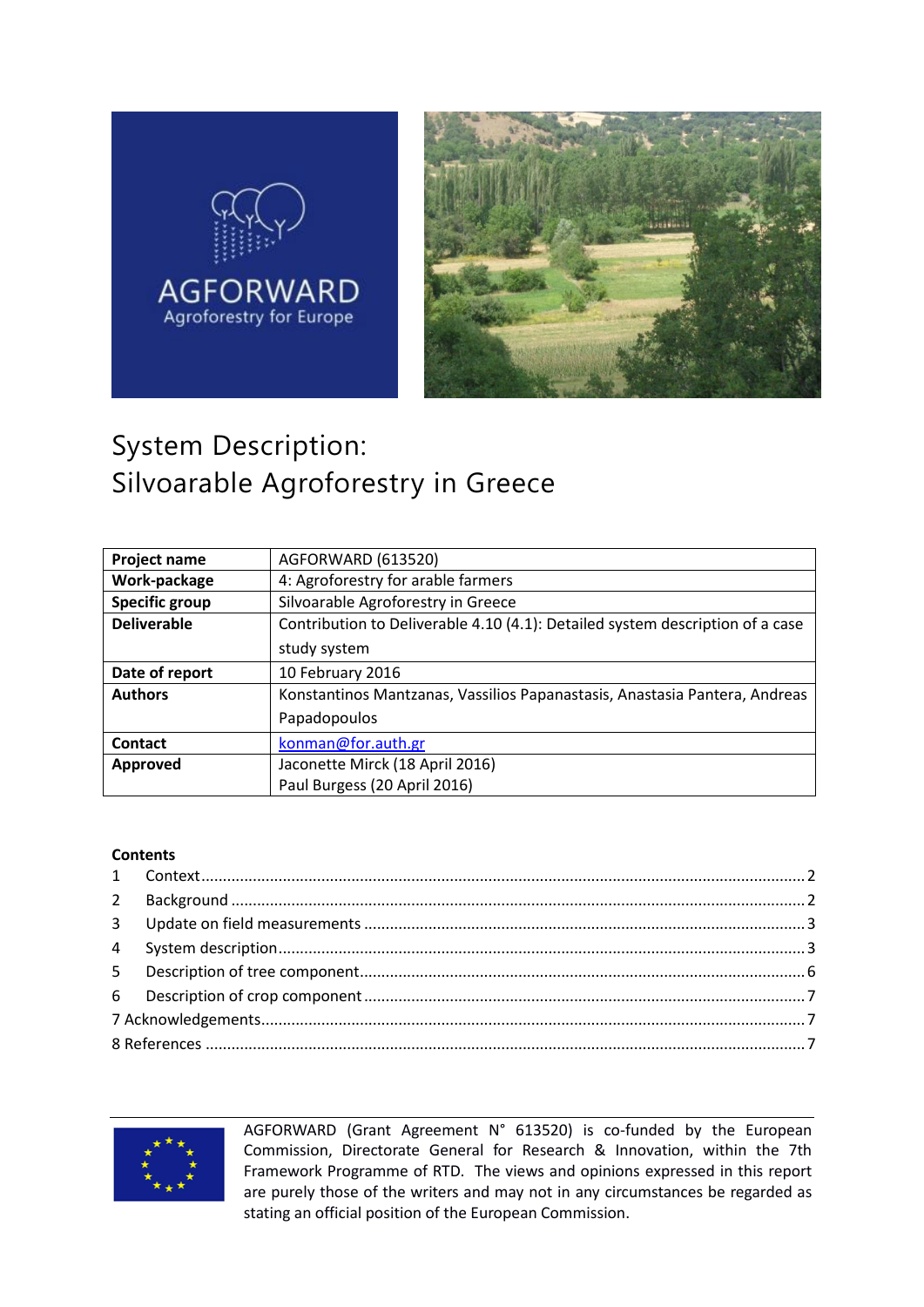#### <span id="page-1-0"></span>**1 Context**

The AGFORWARD research project (January 2014-December 2017), funded by the European Commission, is promoting agroforestry practices in Europe that will advance sustainable rural development. The project has four objectives:

- 1. to understand the context and extent of agroforestry in Europe,
- 2. to identify, develop and field-test innovations (through participatory research) to improve the benefits and viability of agroforestry systems in Europe,
- 3. to evaluate innovative agroforestry designs and practices at a field-, farm- and landscape scale, and
- 4. to promote the wider adoption of appropriate agroforestry systems in Europe through policy development and dissemination.

This report contributes to Objective 2, Deliverable 4.10: "Detailed system description of case study agroforestry systems". The detailed system description includes the key inputs, flows, and outputs of the key ecosystem services of the studied system. It covers the agroecology of the site (climate, soil), the components (tree species, crop system, management system) and key ecosystem services (provisioning, regulating and cultural) and the associated economic values. The data included in this report will also inform the modelling activities which help to address Objective 3.

#### <span id="page-1-1"></span>**2 Background**

Agroforestry is a traditional land use system in Voio, northwestern Greece, in which farmers integrate agricultural production with high value tree species on the same area of land. In this way they ensured a steady economic return each year irrespective of weather conditions. The area is characterized by fast growing species (poplars) and walnuts planted inside or at the edges of small farms where dry beans and cereals are cultivated or pastures are established for grazing.

Poplars (black or hybrids) are widely-spaced in arable lands with good soils and are sometimes irrigated with water from artificial canals coming from a local river. However the most common practice is the establishment of poplars along watercourses or around arable fields, cultivated with vegetables or other crops resulting in traditional silvoarable systems. Poplars are used for timber production but also serve as boundary markers and wind breaks (Papanastasis et al. 2009). Another silvoarable practice, well adapted to irrigated farms and river bank areas, is the use of black poplar growing along the boundaries of the vegetable gardens. In addition to diversifying the income of the farmer, black poplars serve for soil conservation, create wildlife habitats and enhance the landscape. Any decrease in vegetable production due to the shade is compensated by increased protection from the winds. Schultz et al. (1987) argues that this practice should be promoted because it provides timber, which is in short supply in Greece.

Walnut is combined with grapevines, cereals, lucerne, vegetables or dry beans resulting in traditional silvoarable systems (Mantzanas et al. 2006). The species is widely used in Greece. According to Papanastasis et al. (2009) walnut is a commonly cultivated tree species in the sub-Mediterranean and mountainous Mediterranean zones of the country. It is planted in arable lands either in pure stands or more commonly within arable fields or on their borders, alone or in mixture with other trees. It is usually combined with several crops, especially vines and cereals. In the former case it makes typical silvoarable; in the latter typical agrosilvopastoral systems are created that include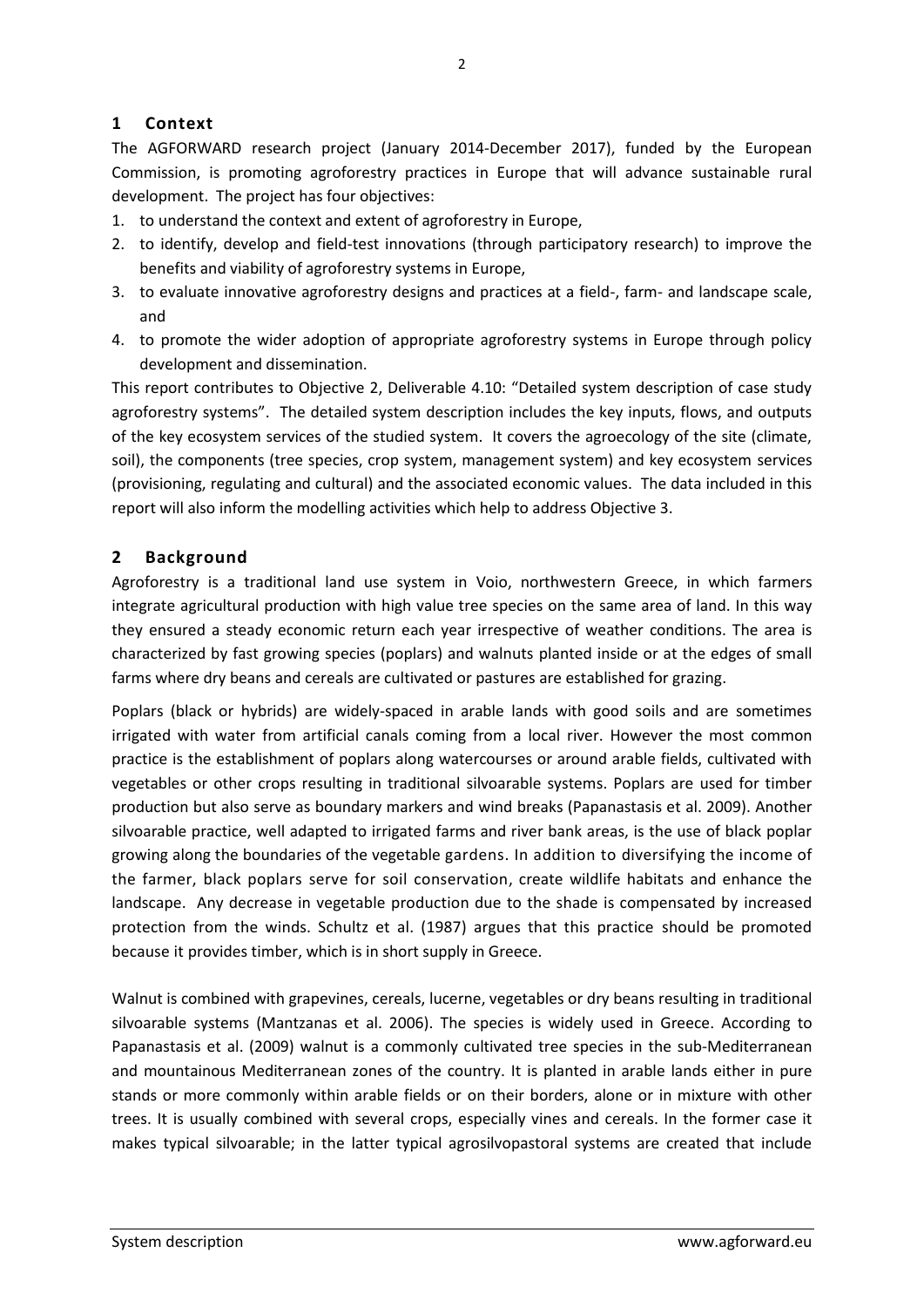livestock grazing after the harvest of the cereals. It is rarely used to establish pure silvopastoral systems. Walnut trees are used for nut production, high quality timber, and fuelwood.

#### <span id="page-2-0"></span>**3 Update on field measurements**

Field measurements described in the research and development protocol (Mantzanas et al. 2015) began in early May 2015 and will continue until the end of 2016. All measurements have been and will be conducted by researchers from the TEI Stereas Elladas in collaboration with Aristotle University of Thessaloniki, Greece.

#### <span id="page-2-1"></span>**4 System description**

[Table 1](#page-2-2) provides a general description of the silvoarable agroforestry system.

| General description of system |                                                                         |  |
|-------------------------------|-------------------------------------------------------------------------|--|
| Name of group                 | Silvoarable agroforestry in Greece                                      |  |
| Contact                       | Kostas Mantzanas                                                        |  |
| Work-package                  | 4: Agroforestry for arable farmers                                      |  |
| <b>Associated WP</b>          | None                                                                    |  |
| Geographical extent           | Traditional silvoarable systems can be found all over Greece and cover  |  |
|                               | about 1 million hectares (Papanastasis et al. 2009) but modern systems  |  |
|                               | are rare and are mostly experimental. An example is the research site   |  |
|                               | located in the village of Sisani, Voio, Western Macedonia, Greece.      |  |
| <b>Estimated area</b>         | The total area of the research site is about 400 ha.                    |  |
| Typical soil types            | Lithosols - Campisols                                                   |  |
| Description                   | Agroforestry is a traditional land use system in Voio, in which farmers |  |
|                               | integrate agricultural production with high value tree species on the   |  |
|                               | same piece of land. The area is characterized by fast growing species   |  |
|                               | (poplars) and walnuts planted inside or at the edges of small farms     |  |
|                               | where dry beans and cereals are cultivated or pastures are established  |  |
|                               | for grazing.                                                            |  |
| Tree species                  | Poplar (Populus nigra and various hybrid clone);                        |  |
|                               | walnut (Juglans regia) and cherry (Prunus avium)                        |  |
| Tree products                 | Wood for fruit packages                                                 |  |
|                               | Fruits from walnut and cherry trees                                     |  |
| Crop species                  | Grapevines, cereals, alfalfa, vegetables, and common beans              |  |
| Crop products                 | Crops can be harvested on an annual basis                               |  |
| Animal species                | Sheep                                                                   |  |
| Animal products               | Milk and meat production                                                |  |
| Other products                | Possibility for intercrops with aromatic plants                         |  |
| <b>Regulating services</b>    | Trees provide a microclimate which protect from frost and extreme       |  |
|                               | temperatures                                                            |  |
|                               | Trees can promote nutrient cycling and increase carbon storage          |  |
| Habitat services and          | Many animal species can use the trees and the edges for habitat         |  |
| biodiversity                  | resulting in increased biodiversity                                     |  |
| <b>Cultural services</b>      | The modern silvoarable practice may improve the quality of crop         |  |
|                               | production and reduce the management cost.                              |  |
| Key references                | See end of report                                                       |  |

<span id="page-2-2"></span>Table 1. General description of silvoarable agroforestry systems in Greece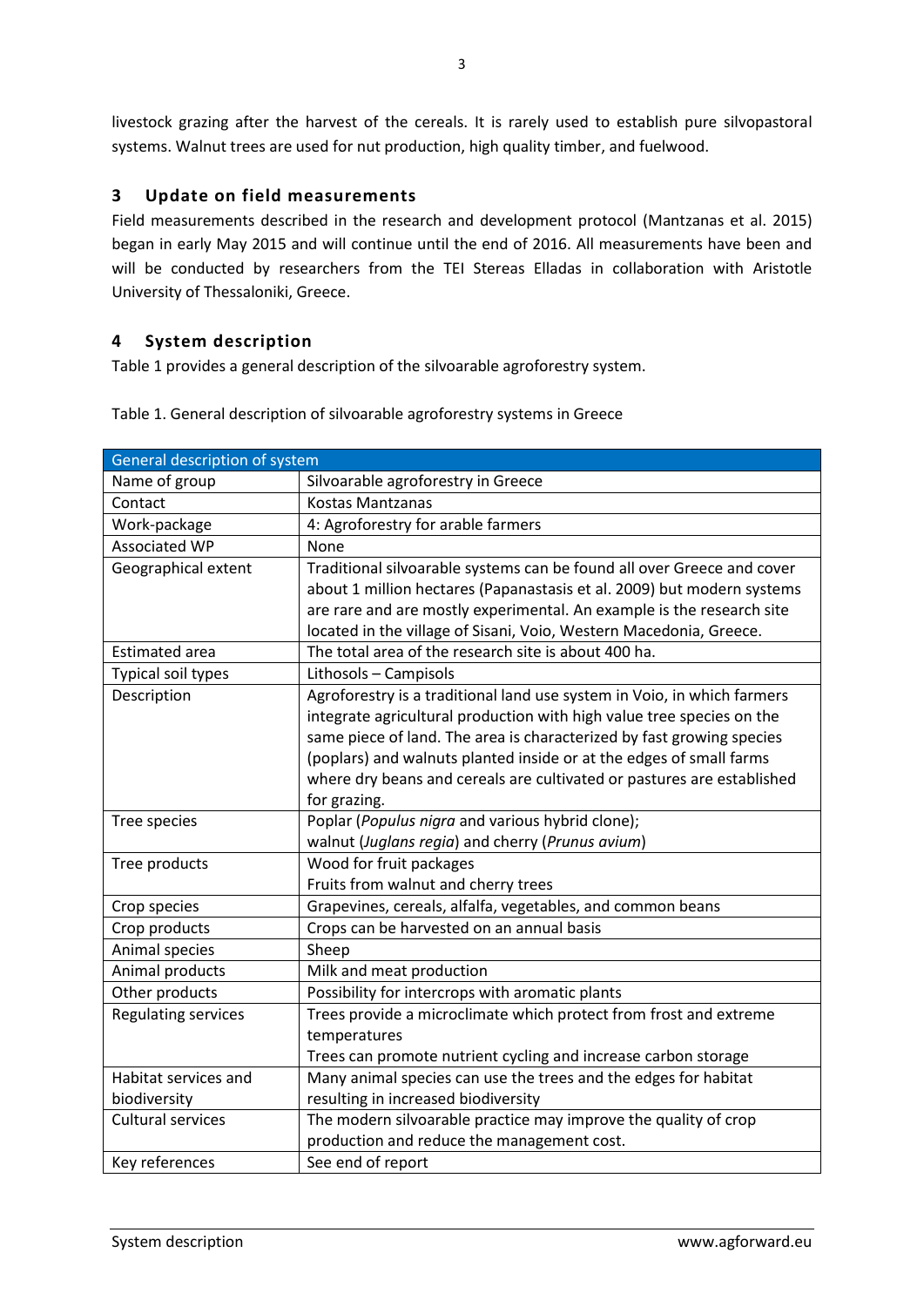Descriptions of the case study systems are provided in Table 2. The two systems (walnut trees intercropped with beans and cherry trees intercropped possibly with aromatics) are managed by a farmer. The total area that the farmer cultivates is 2 ha including the above systems. The bean cultivation is very labour intensive from the preparation of the plot (from mid-April) until the bean harvest (mid-November). All this work is done by the farmer in order to reduce the costs of production.

Table 2. Description of the specific case study system

| Specific description of site |                                             |  |
|------------------------------|---------------------------------------------|--|
| Area                         | 1 ha (trees were established in March 2015) |  |
| Co-ordinates                 | 40°26'10.56"N and 21°29'39.56"E             |  |
| Site contact                 | Kostas Mantzanas                            |  |
| Email                        | konman@for.auth.gr                          |  |
| Example photograph           |                                             |  |
|                              |                                             |  |

Figure 1. Planting of beans between walnut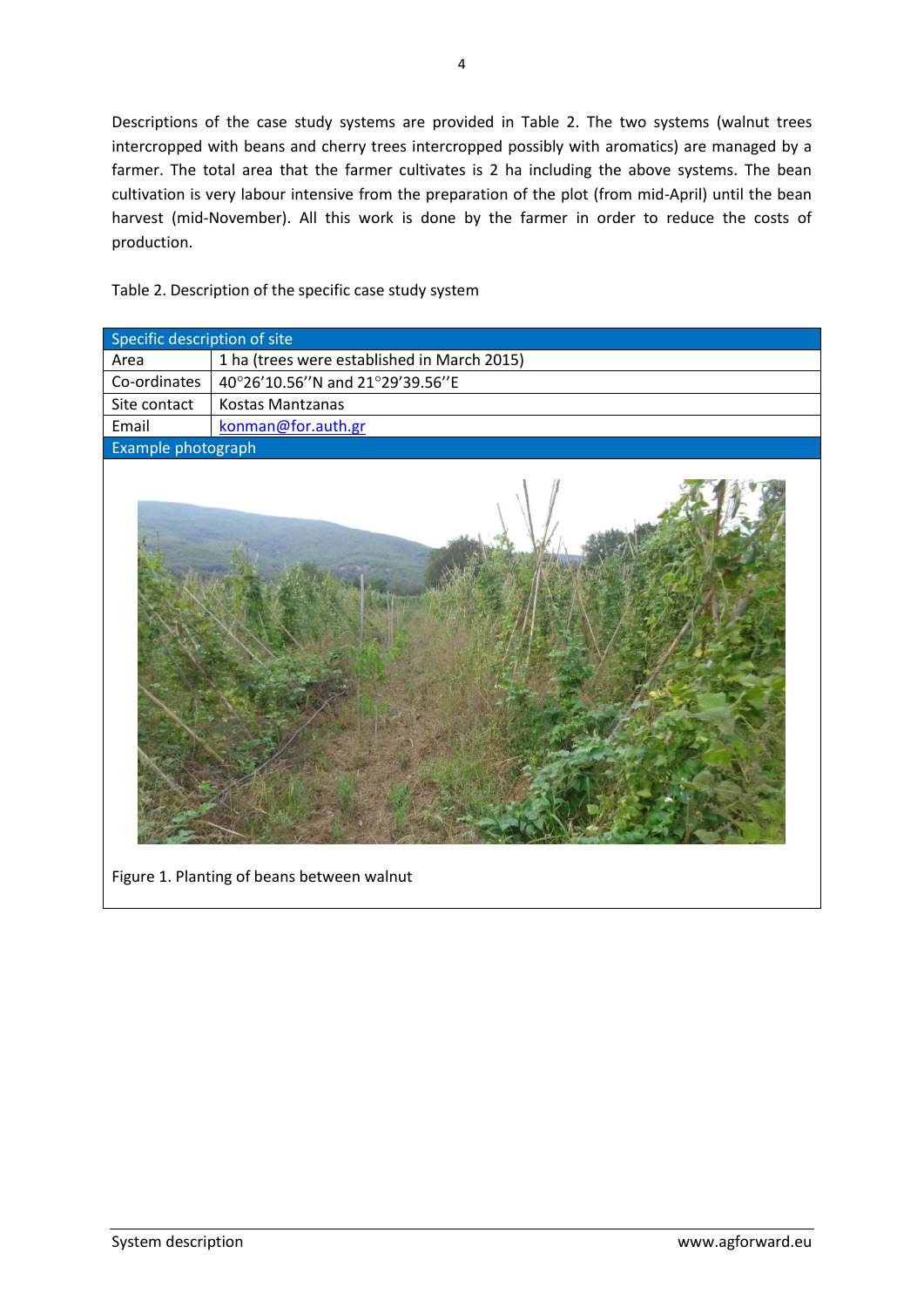

Figure 3. Aerial photograph showing the layout of the cherry trees plantation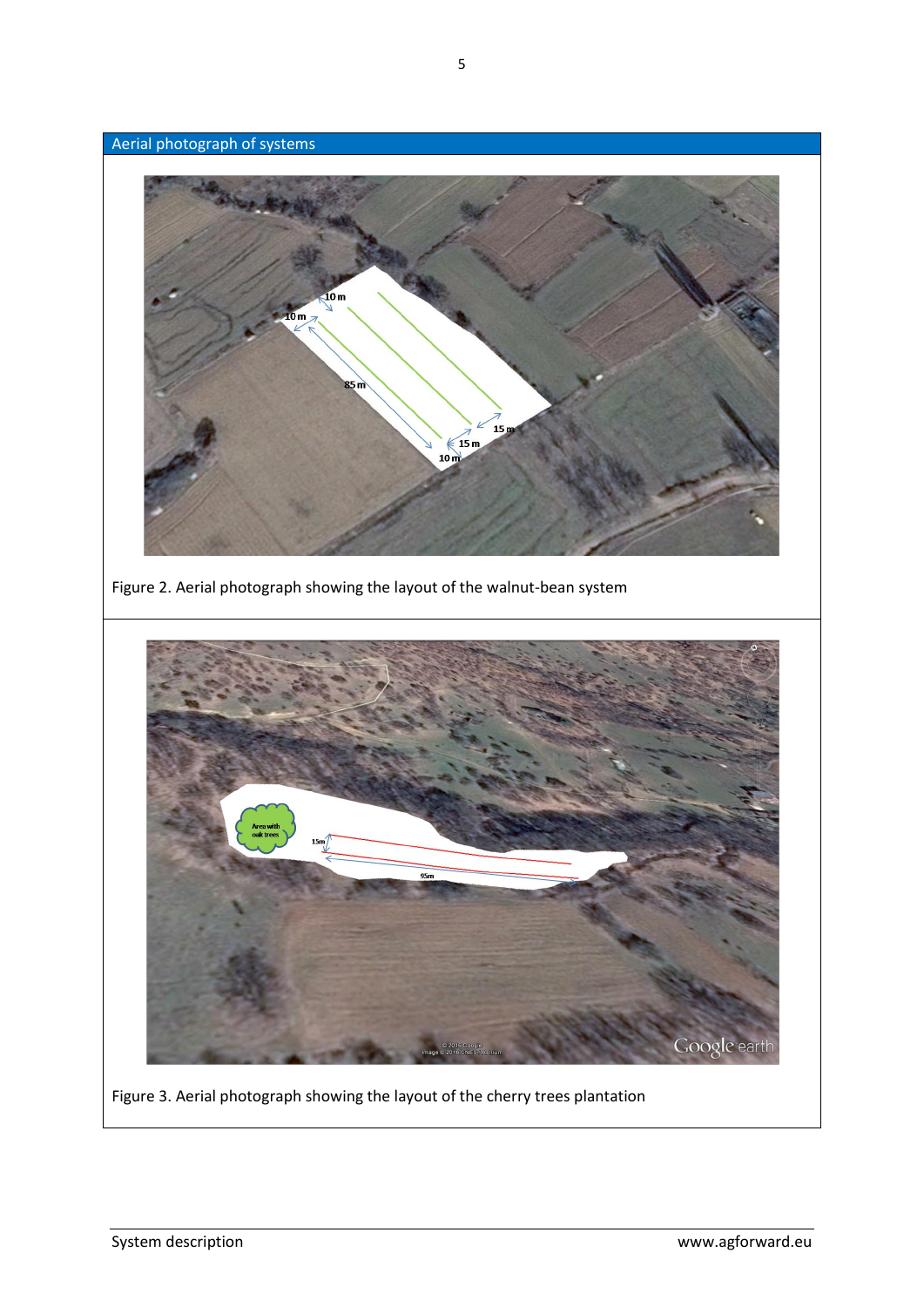| <b>Climate characteristics</b>                         |                                                                     |  |  |  |
|--------------------------------------------------------|---------------------------------------------------------------------|--|--|--|
| Mean monthly temperature                               | 12.9°C                                                              |  |  |  |
| Mean annual precipitation                              | 508 mm                                                              |  |  |  |
| Details of weather station                             | Hellenic National Meteorological Service, Station of Kozani, Data   |  |  |  |
|                                                        | from 1955-1997                                                      |  |  |  |
| Soil type                                              |                                                                     |  |  |  |
| Soil type                                              |                                                                     |  |  |  |
| Soil depth                                             | Approximately 0.7 m                                                 |  |  |  |
| Soil texture                                           | Sandy silt                                                          |  |  |  |
| Additional soil characteristics                        | pH: 5.58 Organic matter: 3.73%                                      |  |  |  |
| Aspect                                                 | Northwest - Southeast                                               |  |  |  |
| <b>Tree characteristics</b>                            |                                                                     |  |  |  |
| Species and variety                                    | Walnut (Juglans regia)                                              |  |  |  |
|                                                        | Wild cherry (Prunus avium)                                          |  |  |  |
| Date of planting                                       | Early spring 2015                                                   |  |  |  |
| Intra-row spacing                                      | 5 <sub>m</sub>                                                      |  |  |  |
| Inter-row spacing                                      | 15 <sub>m</sub>                                                     |  |  |  |
| Tree protection                                        | None                                                                |  |  |  |
| Crop understory characteristics                        |                                                                     |  |  |  |
| <b>Species</b>                                         | Common beans (Phaseolus vulgaris)                                   |  |  |  |
| Management                                             | Conventional arable crop management with ploughing                  |  |  |  |
| Typical crop yield                                     | 1-1.5 t ha $^{-1}$                                                  |  |  |  |
| Fertiliser, pesticide, machinery and labour management |                                                                     |  |  |  |
| Fertiliser                                             | None                                                                |  |  |  |
| Pesticides                                             | None                                                                |  |  |  |
| Machinery                                              | Need for tractor access in crop alleys to allow soil preparation    |  |  |  |
| Manure handling                                        | None                                                                |  |  |  |
| Labour                                                 | Trees: replacement of dead trees and tree line management for       |  |  |  |
|                                                        | weed protection                                                     |  |  |  |
|                                                        | Crops: the management and harvesting of crops is done by hand       |  |  |  |
| Fencing                                                | None, but is necessary in order to protect trees from livestock and |  |  |  |
|                                                        | wild animals                                                        |  |  |  |

#### <span id="page-5-0"></span>**5 Description of tree component**

The research site comprises two arable plots. There is a 0.6 ha site planted with walnut trees (*Juglans regia*) at the end of March 2015 which is intercropped with common beans. There is also a 0.4 ha site planted with cherry trees (*Prunus avium*) and it will be intercropped with aromatic plants (spring period).

In the 0.6 ha plot, three tree rows were established with an inter-row distance of 15 m (Figure 2). The tree distance within the row is 5 m. In total, 54 walnut trees were planted .The mean height of trees was 0.50 m and the mean diameter (at a height of 20 cm) was 15 mm at the establishment phase.

In the 0.4 ha plot, two rows of cherry trees were established at the same inter-row (15 m) and intrarow (5 m) distance as the first plot. In total 40 trees were planted. The mean height was 2 m and the mean diameter (in a high of 20 cm) was 20 mm at the establishment phase. During the first year of